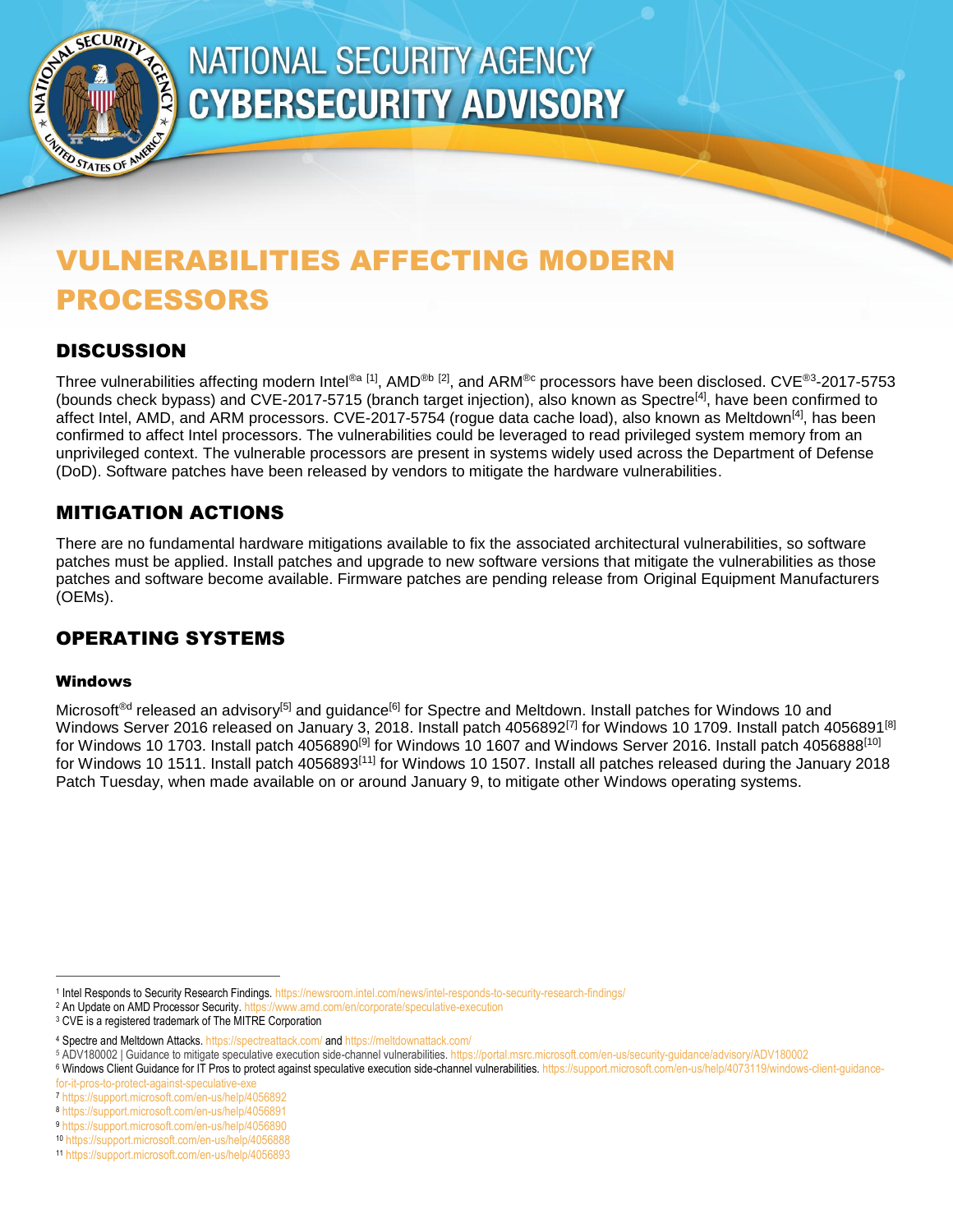

Installation of the applicable patch may result in operating system stability issues due to antivirus applications that make unsupported calls into kernel memory. Due to the stability issue, the patch will not install until a specific registry value exists on a system<sup>[12]</sup>:

Key: HKLM\SOFTWARE\Microsoft\Windows\CurrentVersion\QualityCompat Value Name: cadca5fe-87d3-4b96-b7fb-a231484277cc

Value Type: REG\_DWORD Value Data: 0

Contact antivirus vendors to confirm whether a specific antivirus product is compatible with the patch. The registry value may be created by installation of an antivirus product update. The registry value can also be deployed enterprise wide using Group Policy Registry Preferences if the antivirus product in use is known to be compatible with the patch.

See McAfee KB90167<sup>[13]</sup> for more information about McAfee product minimum version requirements affecting Host Based Security System (HBSS) deployments in DoD. See Symantec TechNote TECH248545<sup>[14]</sup> for more information about Symantec Endpoint Protection product minimum version requirements.

#### Linux® e

Upgrade to Linux kernel 4.14.11 released on January 3, 2018 which has Kernel Page-Table Isolation (KPTI), previously known as KAISER, patches incorporated. Linux kernel version 4.15 released on or around January 21, 2018 also incorporates the KPTI patches.

#### macOS™ <sup>f</sup>

Upgrade to macOS 10.13.2 High Sierra released on December 6, 2017<sup>[15]</sup>. Upgrade to 10.13.3, when made available, for a complete mitigation.

#### Android™ <sup>g</sup>

Install patch 2018-01-05 on Android-based devices<sup>[16]</sup>.

#### Chrome OS™ <sup>h</sup>

Upgrade to Chrome OS 63 and above released on December 15, 2017 $[17]$ .

### **BROWSERS**

 $\overline{a}$ 

#### Edge<sup>™ i</sup> and Internet Explorer<sup>™ j</sup>

Install previously mentioned patches for Windows 10 and Windows Server 2016 as well as all patches released for the January 2018 Patch Tuesday<sup>[18]</sup>.

<sup>&</sup>lt;sup>12</sup> Important information regarding the Windows security updates released on January 3, 2018 and anti-virus software. https://support.microsoft.com/en-us/help/4072699

<sup>&</sup>lt;sup>13</sup> Meltdown and Spectre – Microsoft update (January 3, 2018) compatibility issue with anti-virus products. https://kc.mcafee.com/corporate/index?page=content&id=KB90167 <sup>14</sup> Blue Screen of Death with Stop Code: MEMORY\_MANAGEMENT (0x1a) After Applying Windows Security Updates from 01/03/2018.

https://support.symantec.com/en\_US

<sup>15</sup> About the security content of macOS High Sierra 10.13.2, Security Update 2017-002 Sierra, and Security Update 2017-005 El Capitan. https://support.apple.com/en-us/HT208331 <sup>16</sup> Android Security Bulletin - January 2018. https://source.android.com/security/bulletin/2018-01-01

<sup>17</sup> Google's Mitigation Against CPU Speculative Execution Attack Methods. https://support.google.com/faqs/answer/7622138

<sup>18</sup> Mitigating speculative execution side-channel attacks in Microsoft Edge and Internet Explorer. https://blogs.windows.com/msedgedev/2018/01/03/speculative-execution-mitigationsmicrosoft-edge-internet-explorer/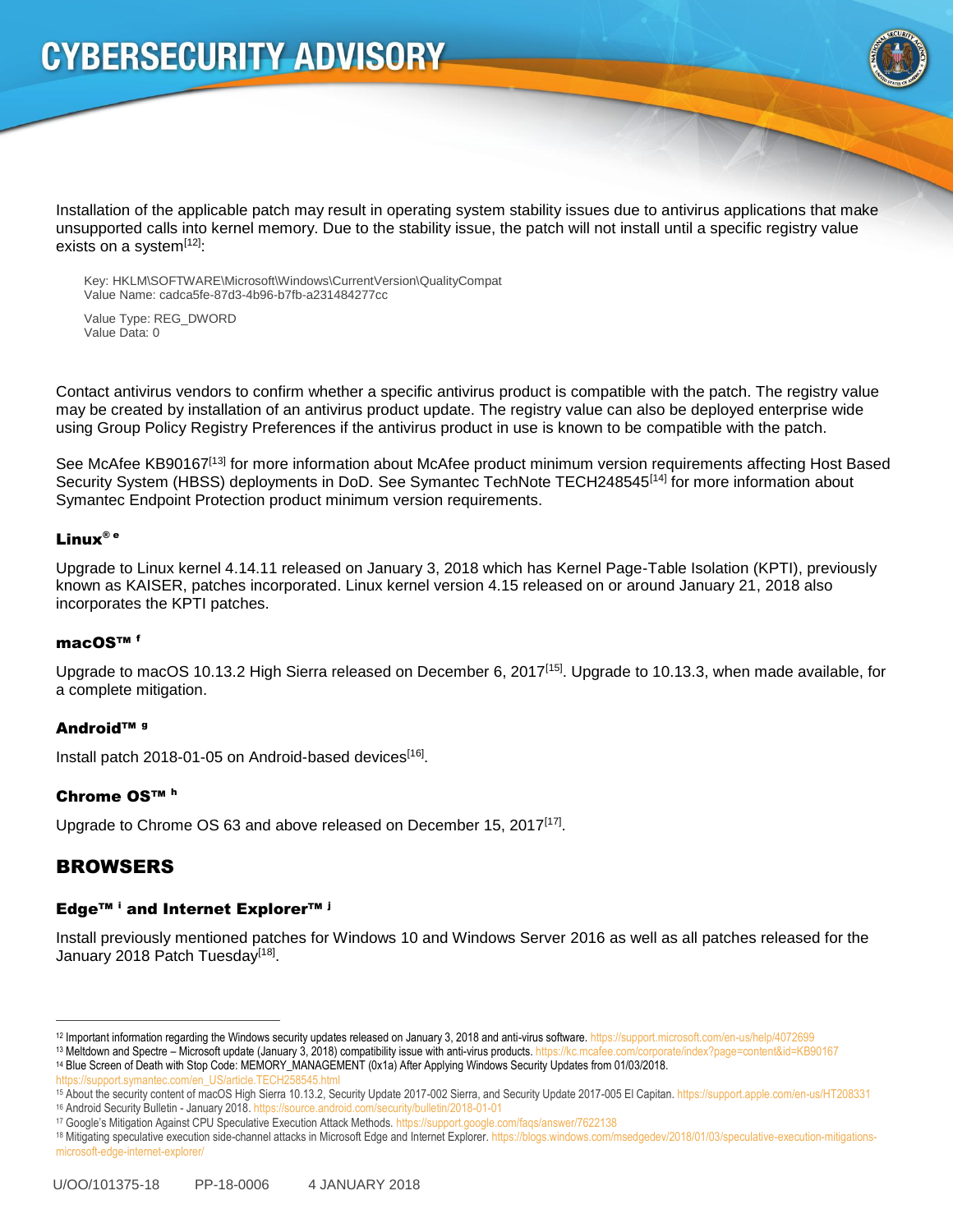

#### Chrome™ <sup>k</sup>

Upgrade to Chrome 64 when released on or around January 23, 2018. The Site Isolation<sup>[19]</sup> feature, introduced in Chrome 63, can also be used as a mitigation but may cause 10-20% more memory usage and some sites may not work correctly. Visit chrome://flags#enable-site-per-process in the browser, click Enable next to Strict site isolation, and restart the browser<sup>[20]</sup>. Site Isolation can also be configured via enterprise policy<sup>[21]</sup> using the latest policy templates<sup>[22]</sup>.

#### Firefox™ <sup>l</sup>

Upgrade to at least Firefox 57 released on November 14, 2017<sup>[23]</sup>.

## VIRTUALIZATION

#### VMware® m

Upgrade ESXi 6.5 to patch ESXi650-201712101-SG, Upgrade ESXi 6.0 to patch ESXi600-201711101-SG. Upgrade ESXi 5.5 to ESXi550-201709101-SG. Note that ESXi 5.5 will remain vulnerable CVE-2017-5753. Customers running ESXi 5.5 should consider upgrade 6.0 or 6.5 with the patches applied for a complete mitigation. VMware Workstation 14 is not affected. Upgrade to VMware Workstation 12 to 12.5.8 on all operating systems. VMware Fusion 10 is not affected. Upgrade VMware Fusion 8 to 8.5.9 on macOS $^{[24]}$ .

#### Xen® n

Mitigations for Xen are in development<sup>[25]</sup>. No mitigation is currently available for CVE-2017-5753 (bounds check bypass). No mitigation is currently available for CVE-2017-5715 (branch target injection), but a patch is being developed. Run guests in HVM or PVH mode to mitigate CVE-2017-5754 (rogue data cache load).

## APPLICABILITY

This Advisory is issued under the authority defined in National Security Directive  $42^{[26]}$  and applies to all Executive Departments and Agencies, and to all U.S. Government contractors and agents who operate or use National Security Systems (NSS) as defined in CNSS 4009<sup>[27]</sup>.

## DISCLAIMER OF ENDORSEMENT

The information and opinions contained in this document are provided "as is" and without any warranties or guarantees. Reference herein to any specific commercial products, process, or service by trade name, trademark, manufacturer, or otherwise, does not constitute or imply its endorsement, recommendation, or favoring by the United States Government, and this guidance shall not be used for advertising or product endorsement purposes.

 $\overline{a}$ 

<sup>19</sup> Site Isolation. http://www.chromium.org/Home/chromium-security/site-isolation

<sup>&</sup>lt;sup>20</sup> Increase security with site isolation. https://support.google.com/chrome/answer/7623121

<sup>21</sup> Chrome Policies. https://www.chromium.org/administrators/policy-list-3#SitePerProcess

<sup>&</sup>lt;sup>22</sup> Chrome Policy Templates. https://dl.google.com/dl/edgedl/chrome/policy/policy\_templates.zip

<sup>23</sup> Mitigations landing for new class of timing attack. https://blog.mozilla.org/security/2018/01/03/mitigations-landing-new-class-timing-attack/

<sup>24</sup> VMSA-2018-0002 VMware ESXi, Workstation and Fusion updates address side-channel analysis due to speculative execution. https://www.vmware.com/us/security/advisories/VMSA-

<sup>2018-0002.</sup>html

<sup>25</sup> Xen XSA-254. https://xenbits.xen.org/xsa/advisory-254.html

<sup>26</sup> National Security Directive 42, "National Policy for the Security of National Security Telecommunications and Information Systems," dated July 5, 1990.

<sup>27</sup> CNSS Instruction No. 4009, "National Information Assurance Glossary," dated April 6, 2015.